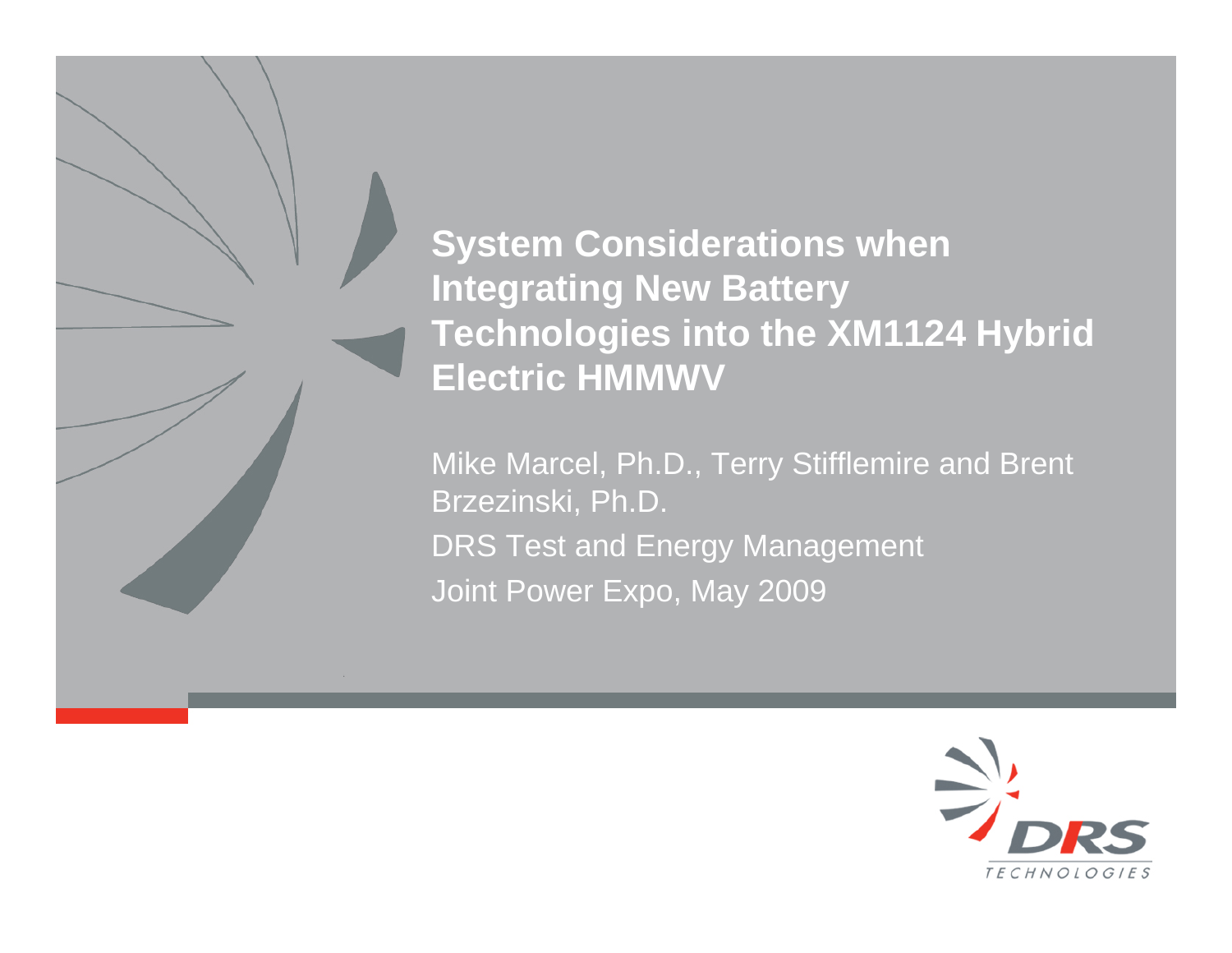# **XM 1124 Overview**



#### **Description**

- ◆ Replaces the conventional HMMWV drive train with <sup>a</sup> hybrid drive train while retaining the capabilities of the standard HMMWV
- ◆ Quiet, mobile platform for silent watch, reconnaissance missions
- Reduced thermal and acoustic signatures
- Power generation capability

#### **Key Requirements**

- *Provide 33 kW of continuous power*
- *C130 Transportability*
- Silent Mobility
- Silent Watch
- ◆ Multi-phase mobile power (AC/DC)
- Maintain HMMWV capabilities; mobility, transportability, and payload.
- Two level maintenance
- ◆ Open Architecture for upgrades



### **Integrated Battery Technologies**

- Lead Acid (Optima Yellow Top)
- Lithium Ion
- Lithium Iron Phosphate

#### **Considered Future Upgrades**

- ◆ Integration of Hard Carbon and Lithium Titanium Oxide battery pack
- ◆ Upgraded traction motors
- ◆ Upgraded motor drives utilizing Silicon Carbide technology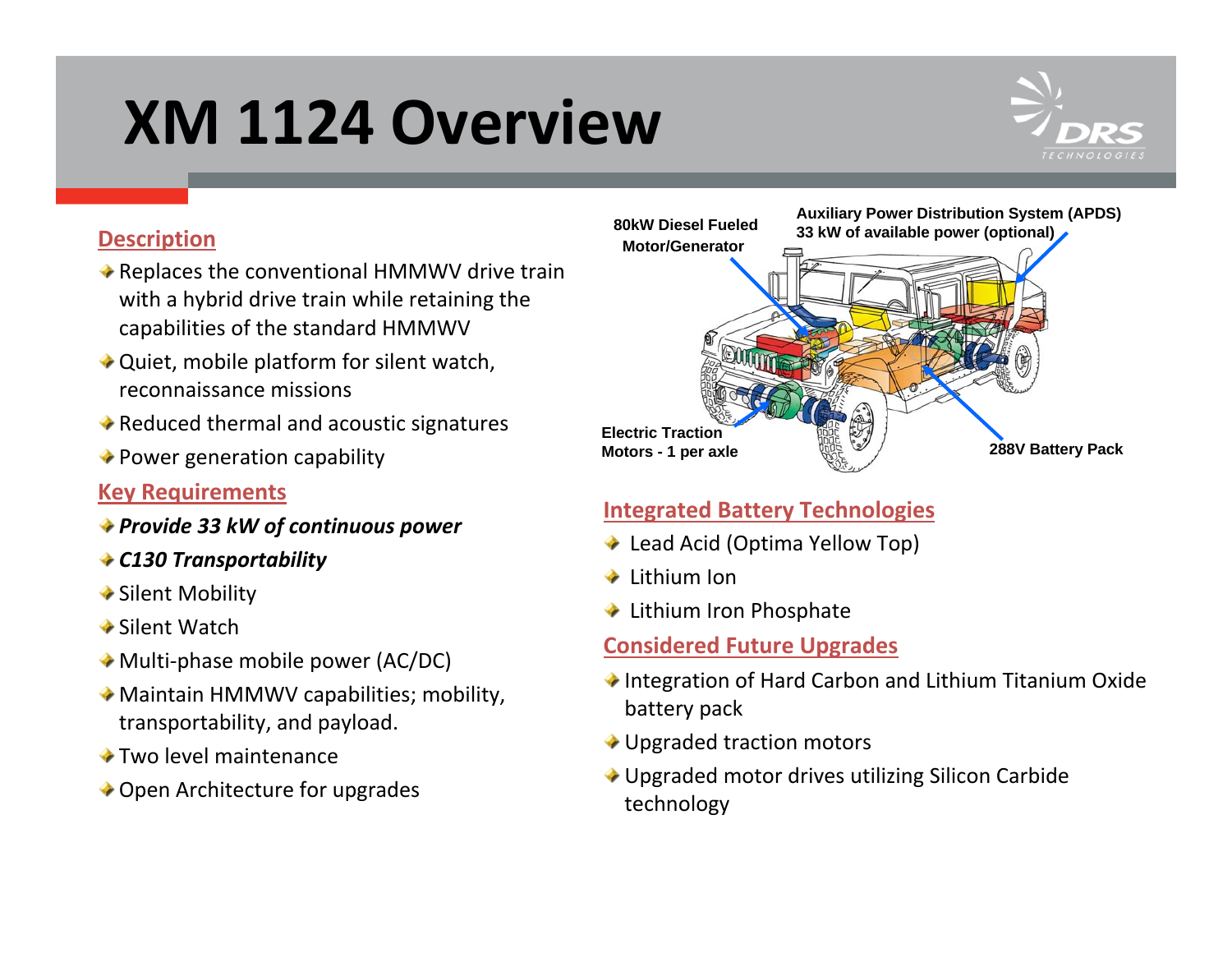## **Hybrid Electric HMMWV XM1124**



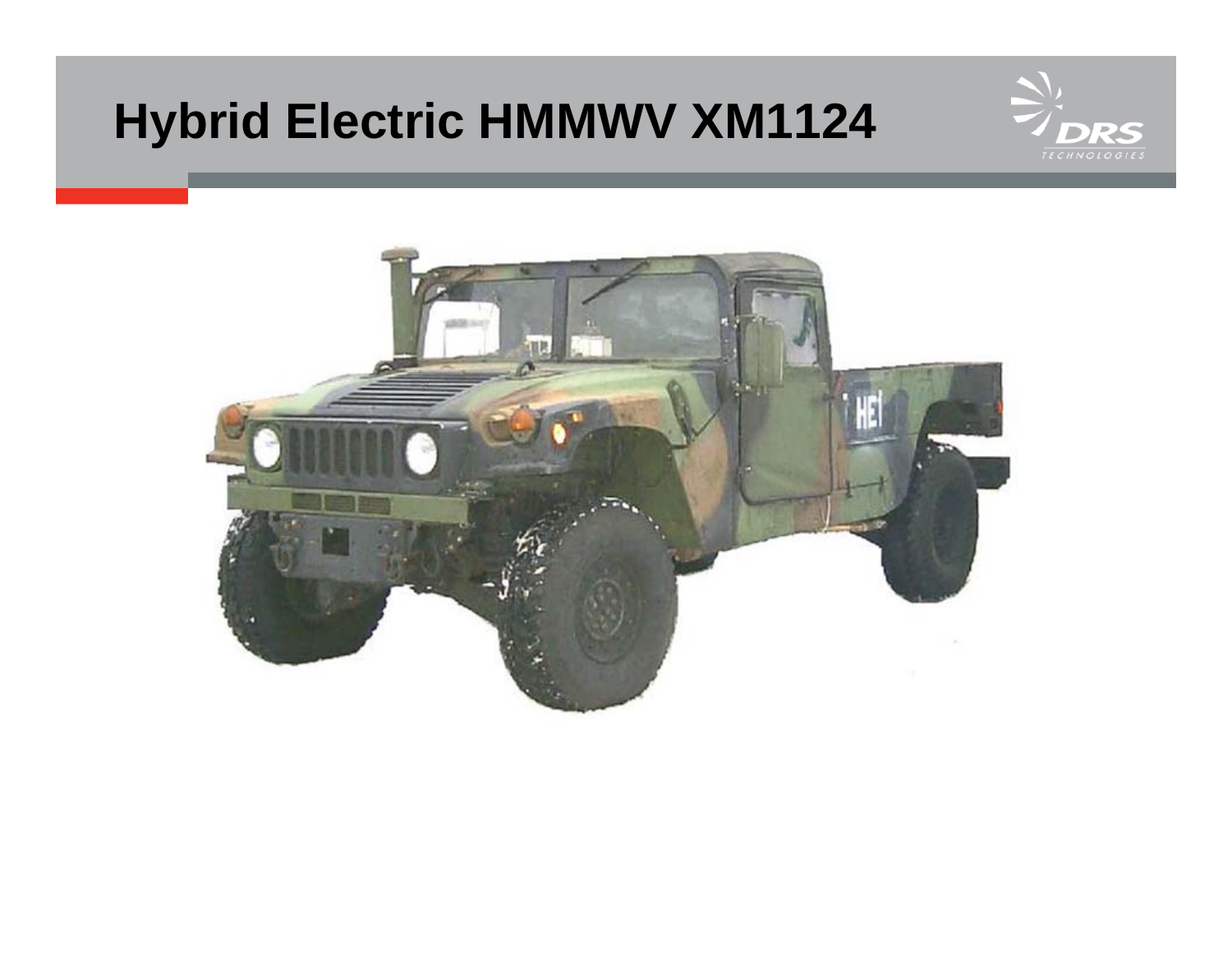### **XM1124 and HE-DRIVE ComponentsRS**



- **1. Engine and Generator**
- **2. Front Traction Motor**
- **3. Battery Pack**
- **4. Rear Traction Motor**
- **5. Modified HMMWV Differentials**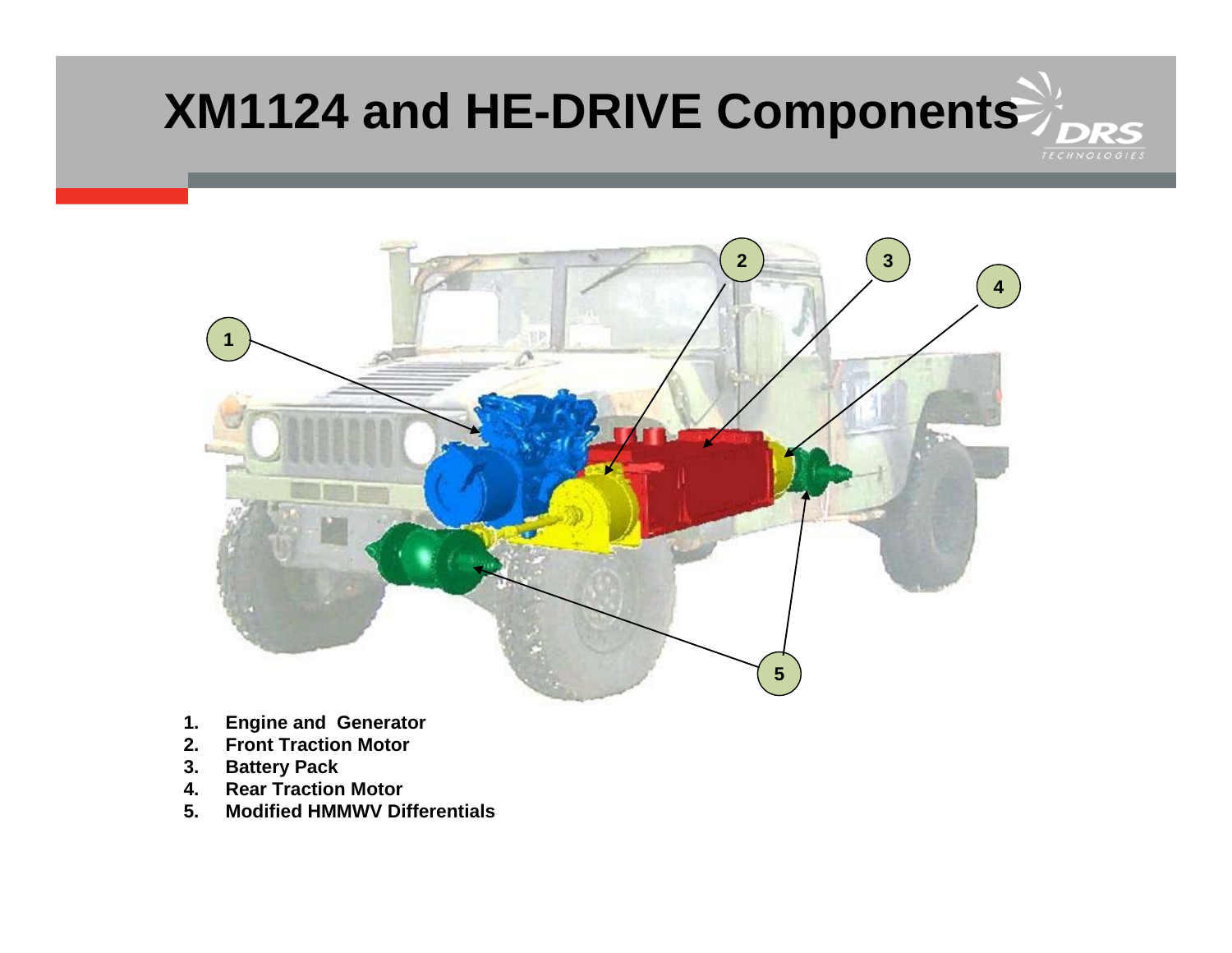### **XM1124 and HE-DRIVE Electronics**





- **6. Auxiliary Power Converter**
- **7. Auxiliary Power Distribution System (Option)**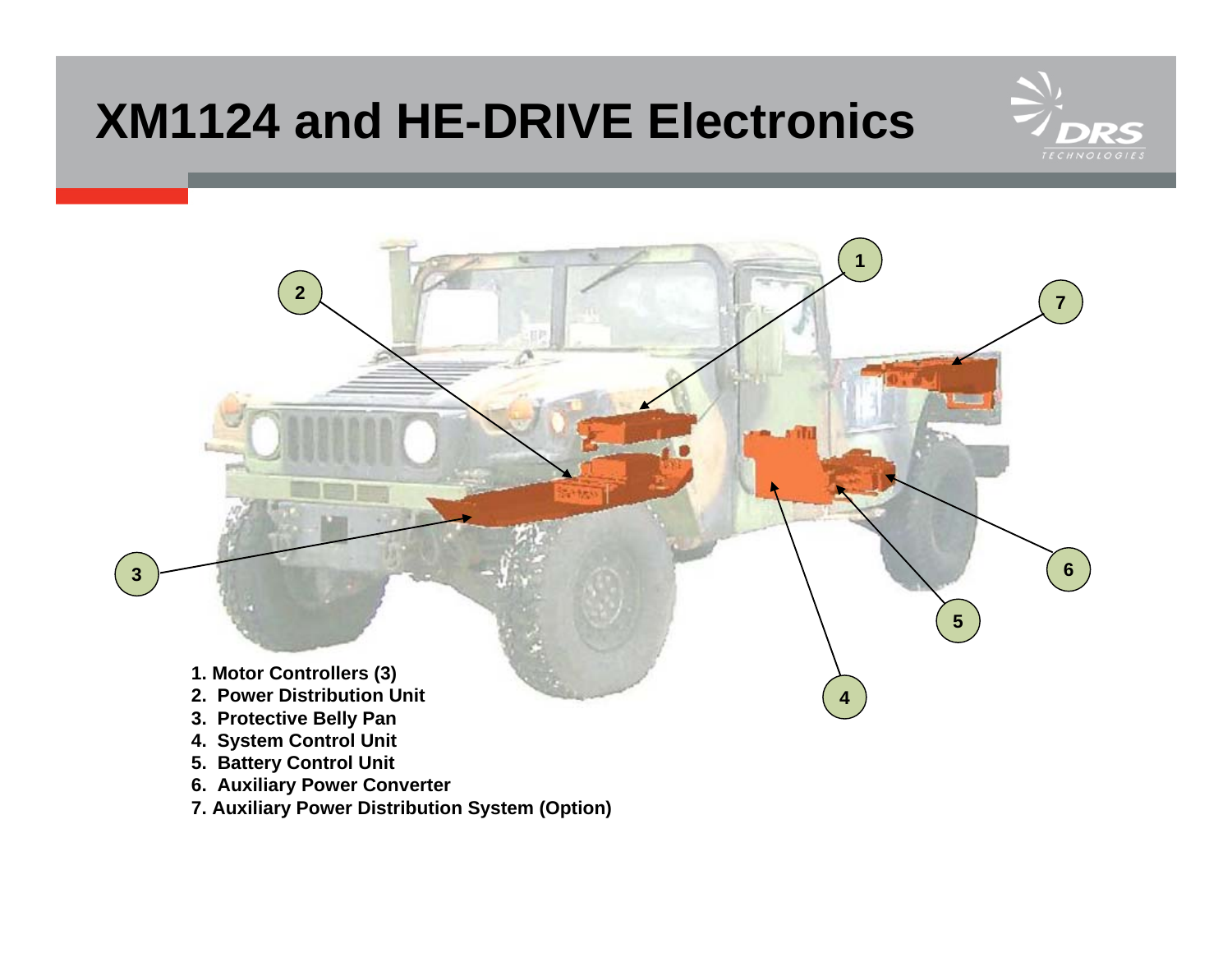## **Battery Comparison**

**A trade‐off between power and energy**



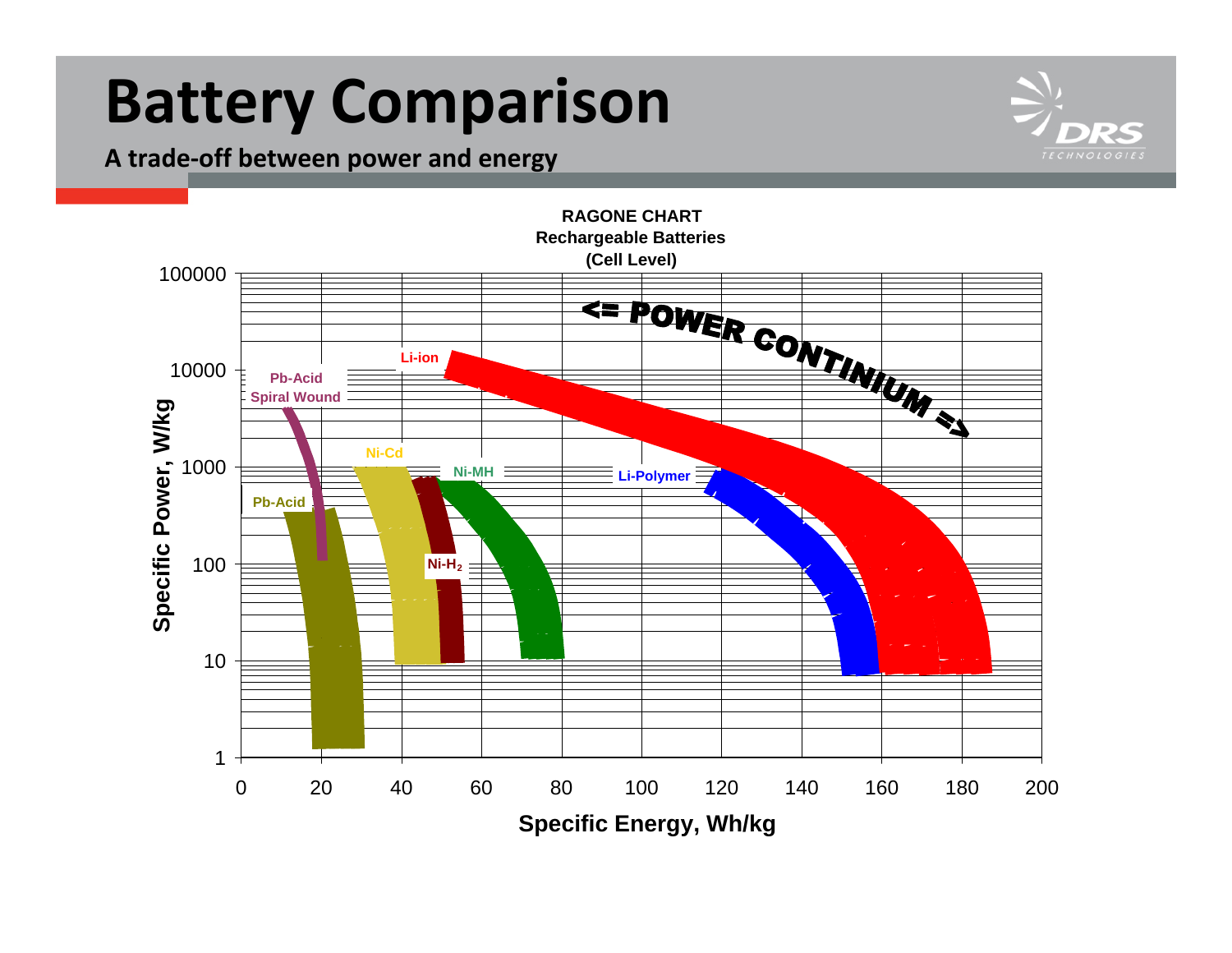### **HE HMMWV Configuration Flexibility Pick‐a‐Power and Payload Capacity**



**Plug 'n Play Battery Packs**

**Mobility Pack (Pb Acid) Export Power: 125 kW Peak (6 min) 75 kW Continuous Silent: 15 kW (18 Minutes)**

**Mid-Energy Pack (LiFePh04) Export Power: 175 kW Peak (6 min) 75 kW Continuous Total energy Storage: 4.8kW**

**High-Energy Pack (Li Ion) Export Power: 225 kW Peak (6 min) 75 kW Continuous Silent: 15 kW (1.1 Hour)**

**Note: Payload capacity already includes:**

• **Soldier Load and BII (580lbs)**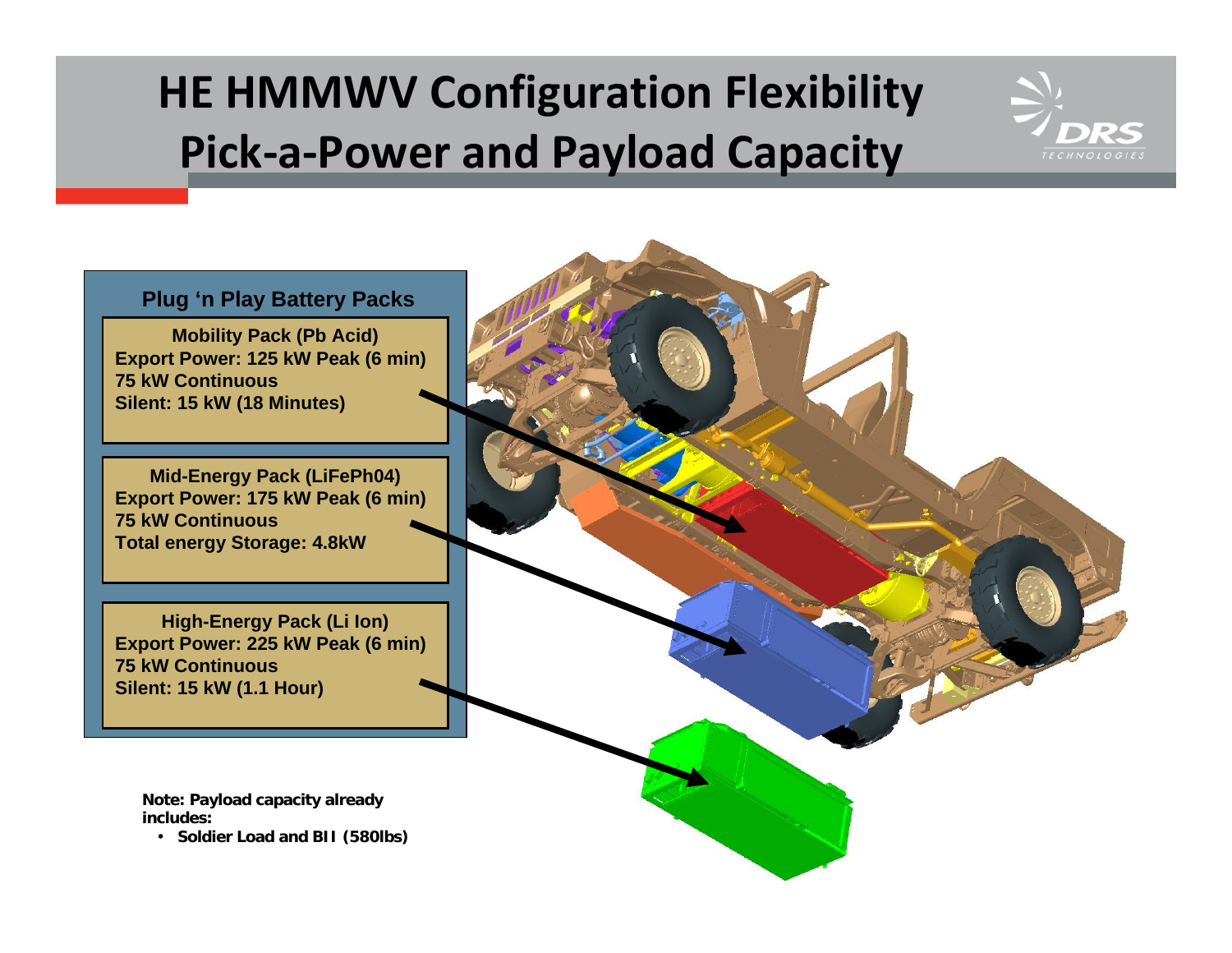### **XM1124 System Block Diagram**



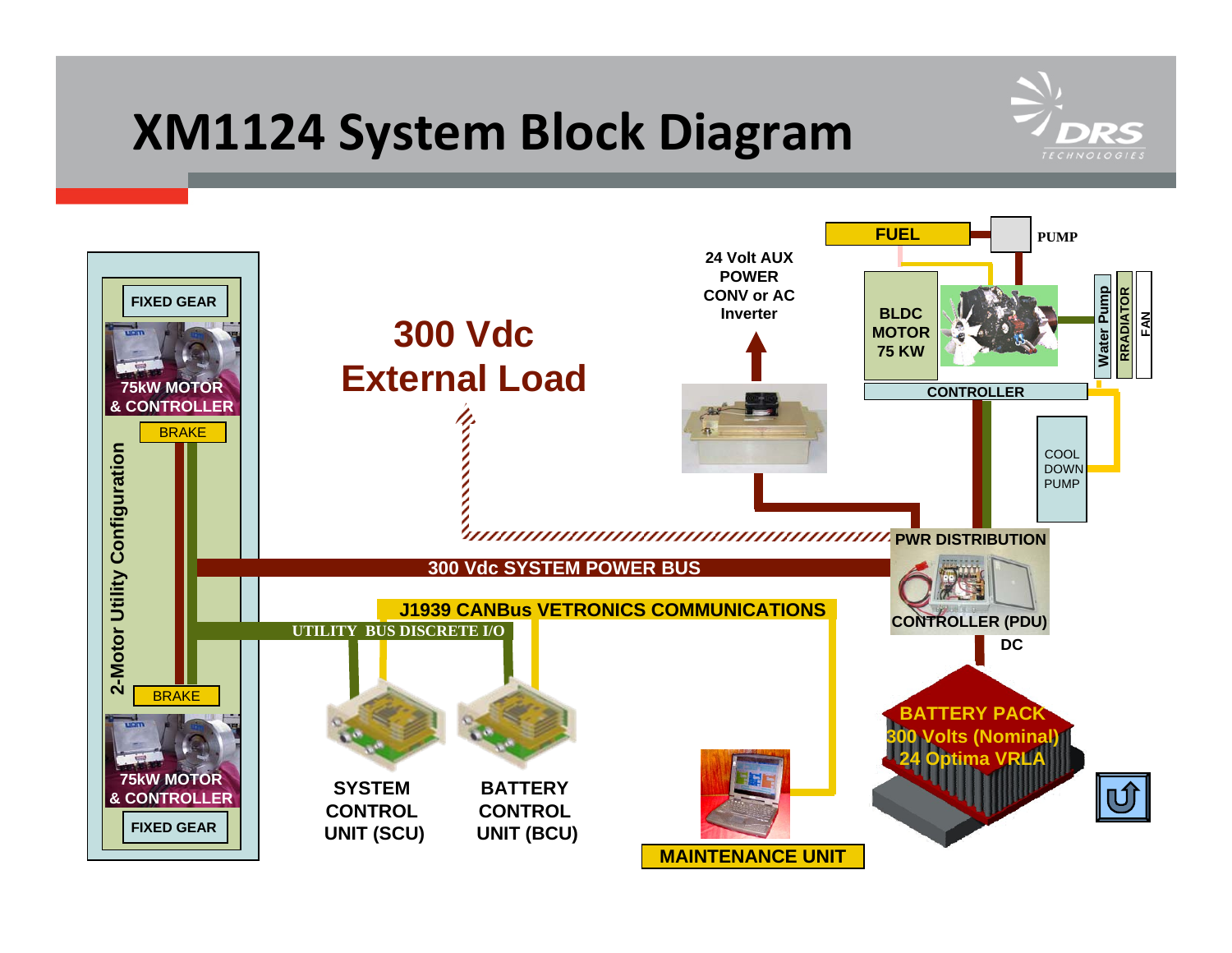## **Control Topology**



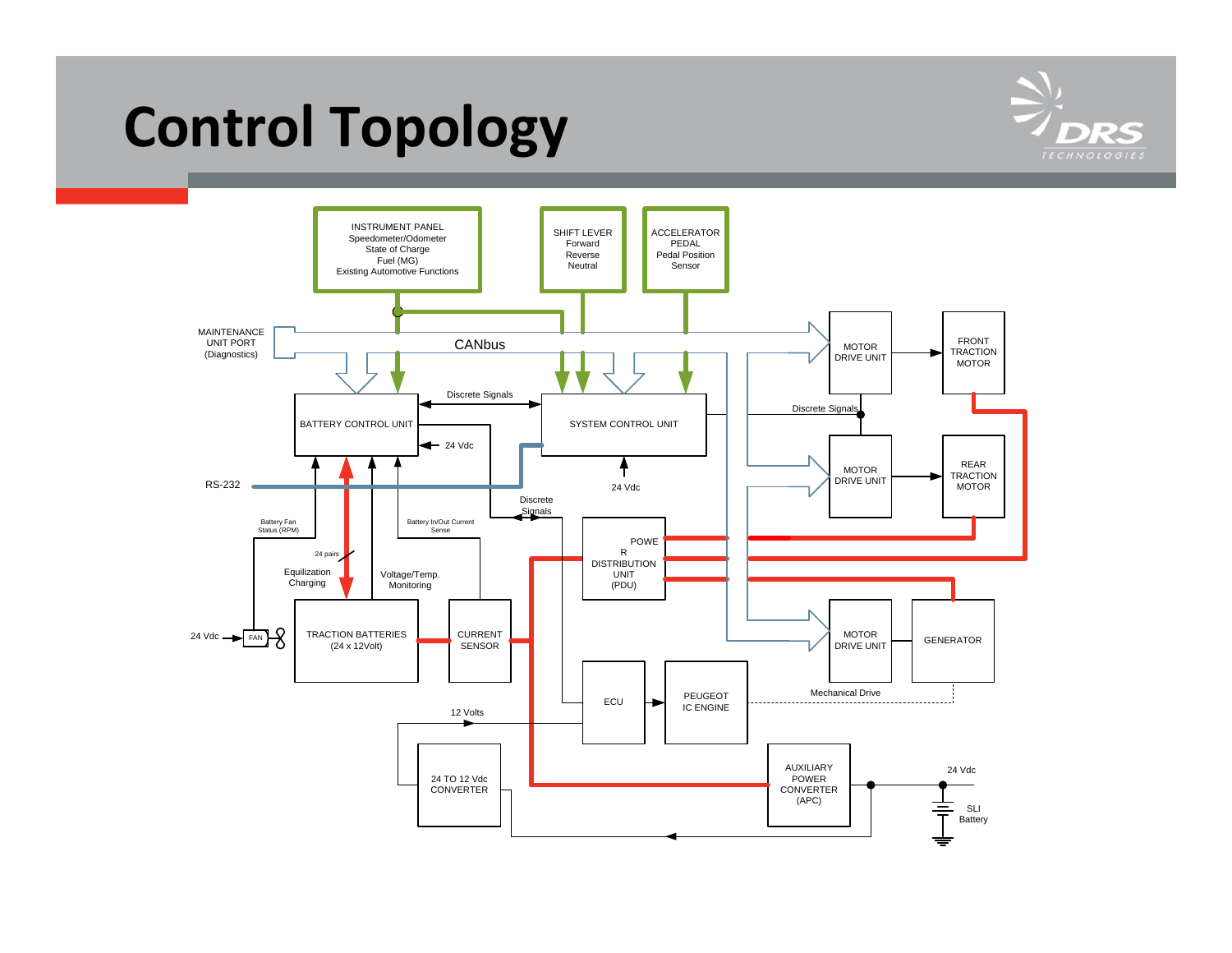# Hardware Modifications

- Thermocouples/RTDs
	- Sometimes part of BMS
	- Location is EXTRMELY important
- System Controller
	- If multiple batteries/modules
	- Monitors all of the module/battery information and reports highs/lows and faults to Battery Control Unit (BCU)
	- Is used to compute SOC and other critical battery status
- Interface Hardware
	- Connectors
	- Cabling
	- Need to be compatible (to include type and pinout) with existing vehicle hardware
- **Grounding** 
	- Need to ensure any added harware is properly grounded for safety and noise
	- Pack needs to be connected to chassis ground with <sup>a</sup> resonable impedance to prevent touch voltages

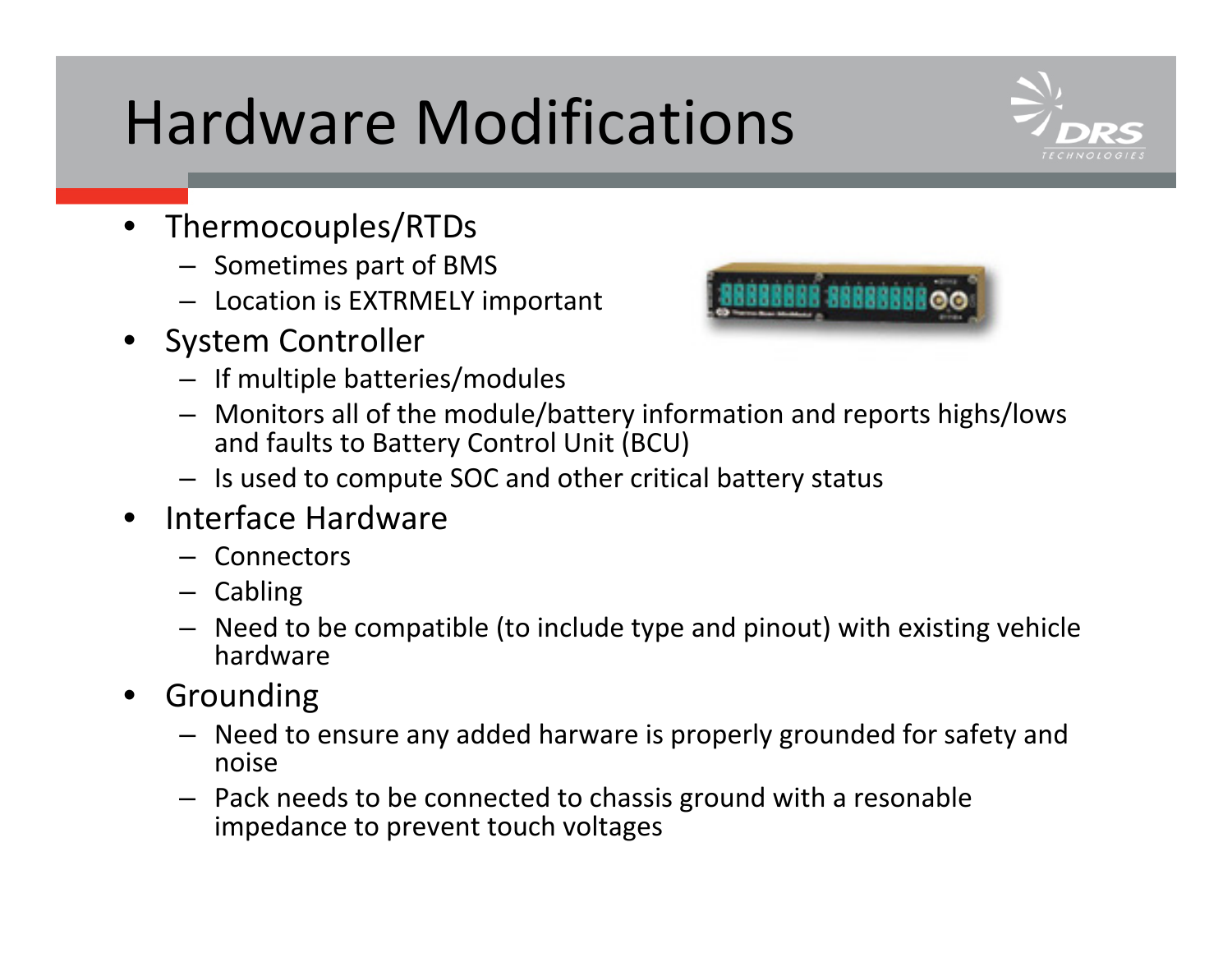# Software Modifications



- Communication
	- Need to ensure added hardware can communicate to the system controller (typically vis CAN messages)
	- A complete ICD needs to be provided with pack hardware
	- Essential data from CAN message needs to be identified along with "don't care's" from existing battery pack
	- What happens when communication is lost?
- SOC calculation/Battery Management
	- Need to ensure the battery pack's SOC is calculated correctly and reported to the Battery Control unit (BCU)
	- Methods need to ensure temperature compensation
	- SOC calculation for various chemistries can be tricky
		- Lead acid has <sup>a</sup> "predictable" V‐I curve
		- Lithium Ion has <sup>a</sup> very "flat" V‐I curve
- Maintenance Unit
	- Needs to monitor new hardware if added (such as Thermocouples)
	- Modify the user's GUI to reflect any new hardware or features added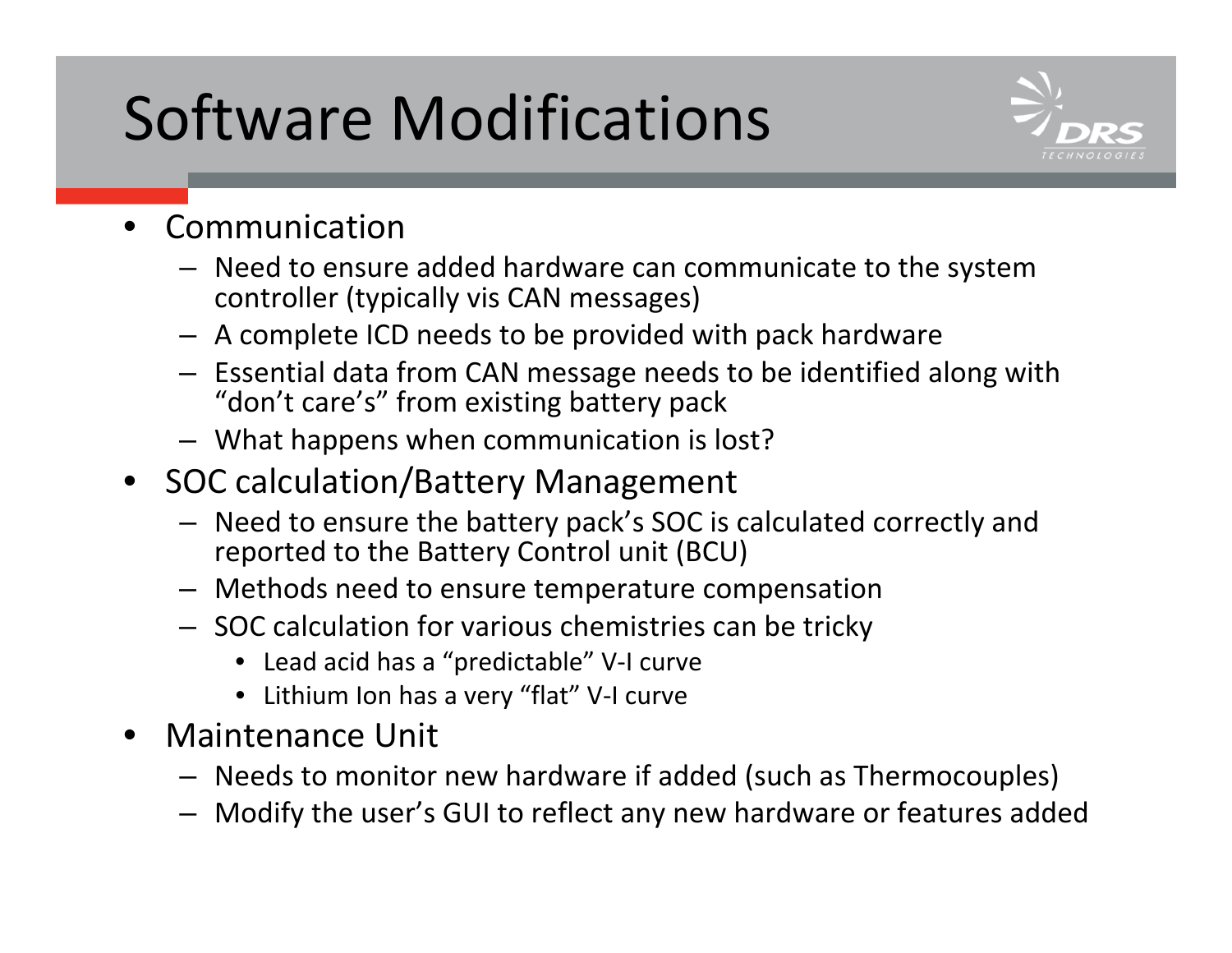## Algorithm Modifications



- Safety
	- The possibility of cooling with 120F ambient air creates <sup>a</sup> challenge for each energy storage unit
	- Protection during fault; how many times does the system retry
	- What to do if pack exceeds temperature, voltage, current, etc.
- Pack Specific Operating points
	- Maintain the pack in <sup>a</sup> SOC window (Ensure you account for regenerative systems)
	- Need to incorporate limits (current, voltage, temperature) based on the safe operating parameters of the battery pack
- Timing
	- How often is data being sent
	- Is there too much chatter on CAN line
	- Need to ensure delays are inserted where they need to be (startup, controlled shutdown, etc.)
- Faults
	- What do you do in case of <sup>a</sup> fault
	- Controller shutdown vs. Emergency shutdown
	- Who controls the Master Relay

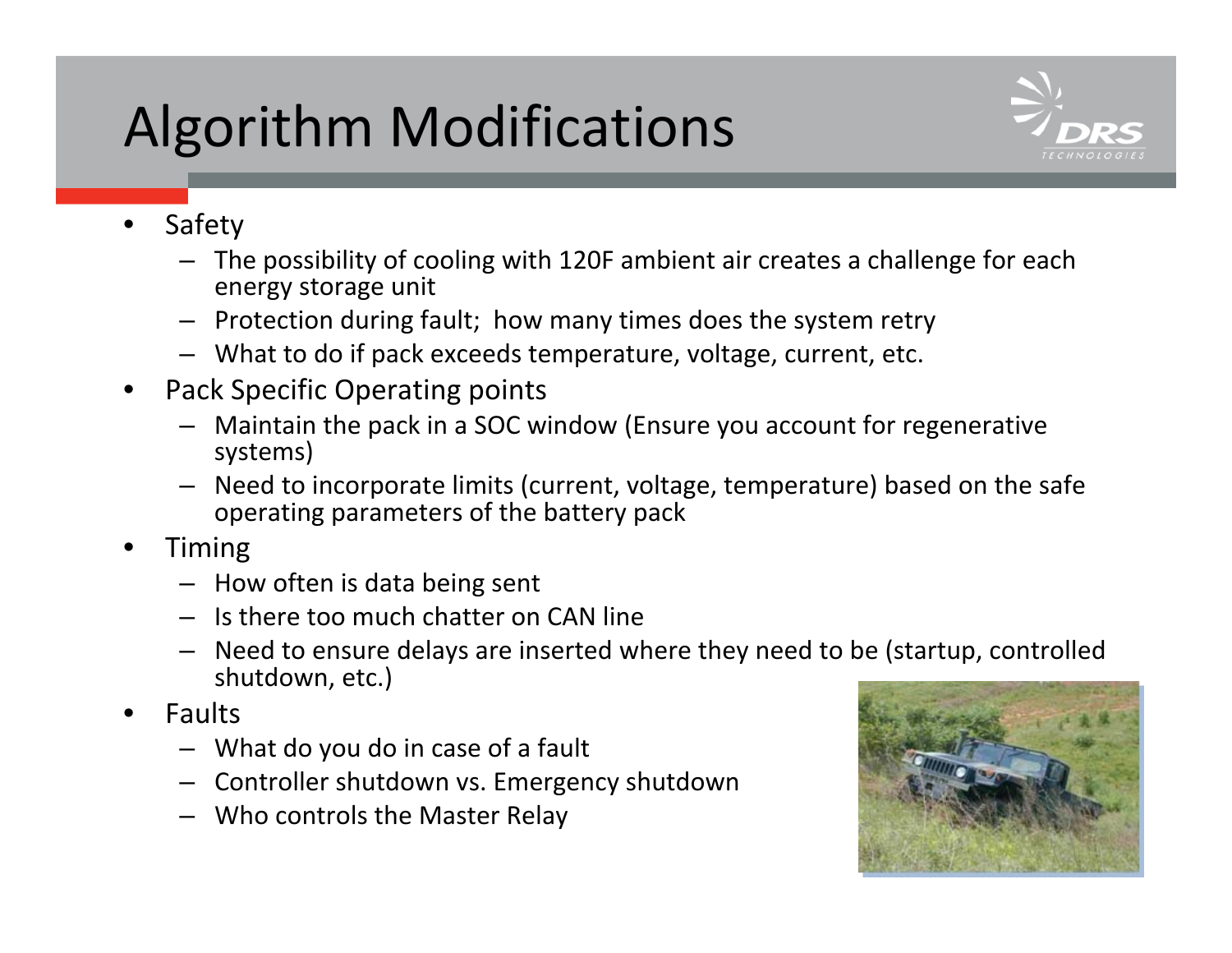## Verification – Bench Testing



- HAVE A TEST PLAN!!!!
	- A standard test plan needs to be used to do "apples to apples" comparison of battery technologies
- Objective of bench testing is to determine if pack is safe to integrate to vehicle
- Can also validate safe operating conditions from data sheet of pack
- Reference Performance Test
	- Performed between each major test
	- Shows any degradation of the pack
- Discharge/Charge Test
	- Essential to monitor temperature rise
	- Perform at various levels up to the levels the pack will see in the vehicle
- Cycle/Pulse Testing
	- Much like the pack will see when integrated to the vehicle

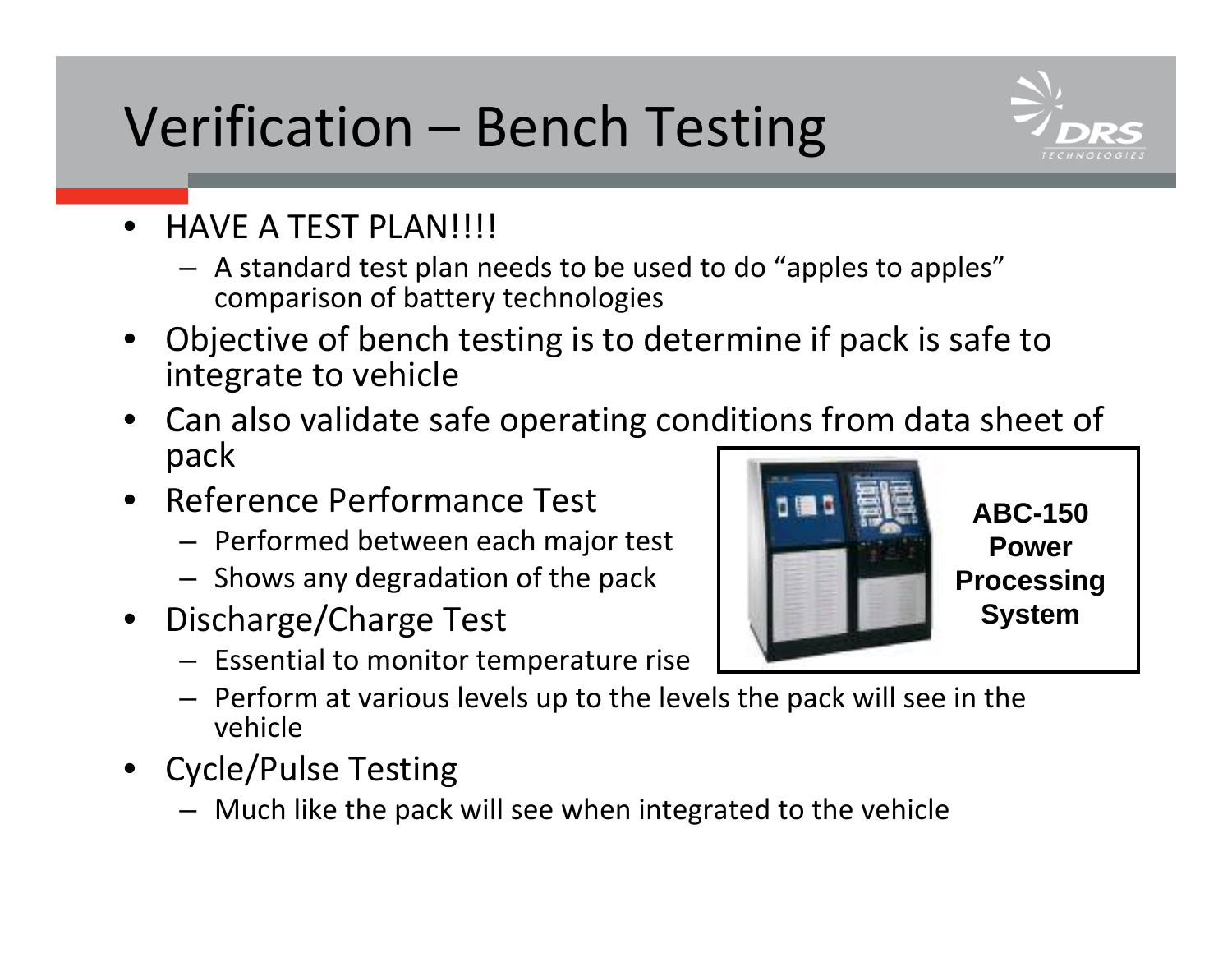# Verification – Bench Testing



• Subject the pack to typical operating conditions

– Known charge/discharge profiles



**Power profile of XM1124 Navigating Hartford Loop at APG**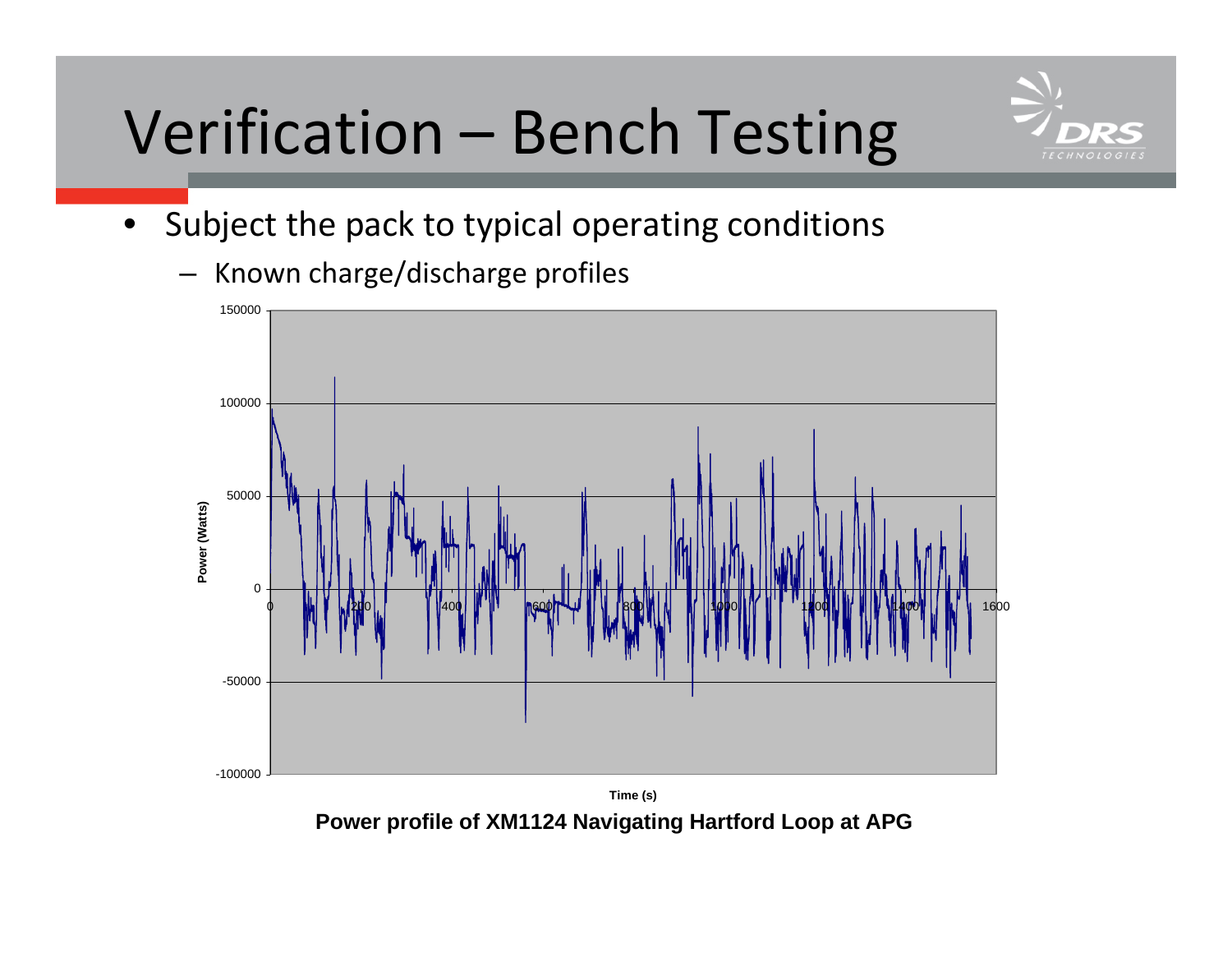# Verification – Vehicle Testing

- Pack will be integrated once successful bench test is complete
- Lessons learned during bench test can be applied to pack prior to integration
	- Verification of SOC values
	- Verification of Temperature sensing
	- CAN communication and adequate control and protection
- Functional Test
	- Usually <sup>a</sup> "drive slowly around the parking lot" test
	- Ensure all systems are functioning properly and safely
- Acceleration Test
	- Determine how well the pack allows the vehicle to accelerate over <sup>a</sup> known distance
	- Perform at various battery SOC levels and compare
- Road Test
	- Include various terrain (hardball vs. dirt) and slopes (flat vs. hilly)
	- Finalize with an "extended" test that will simulate driving conditions in the field (at least two hours)
		- Monitor Temperature CAREFULLY!



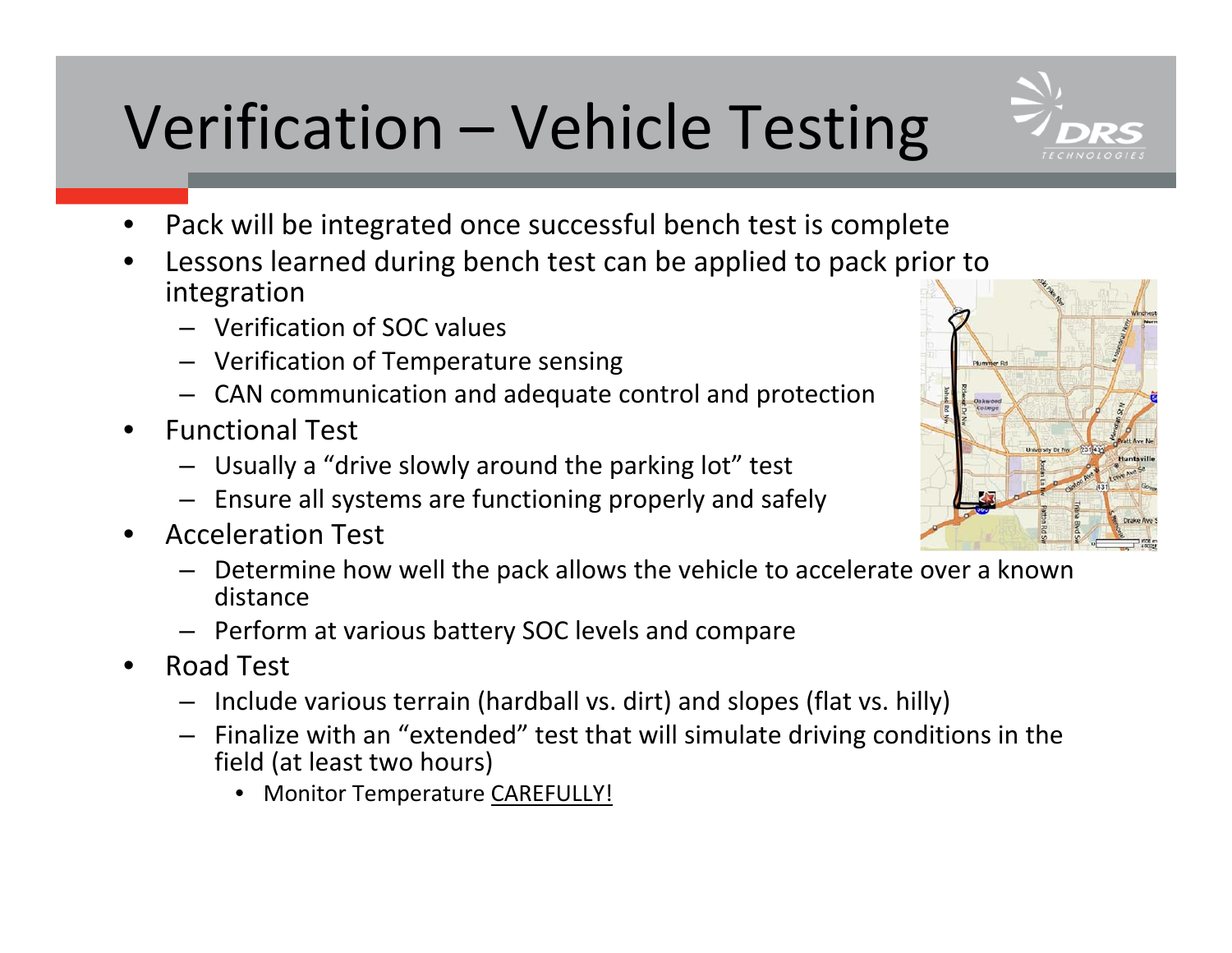# Conclusion



- Safety is extremely important when integrating new battery technologies
- Hardware/Software/Algorithms need to be considered to accommodate the new technology
- Bench testing needs to be performed prior to integration to the vehicle to ensure safety during vehicle operation
- Upon integration on vehicle, sufficient testing using realistic scenarios/conditions needs to be performed
- Having <sup>a</sup> detailed, consistent test plan will allow for comparison between technologies
- The best measure of performance comes from the person sitting in the driver's seat!